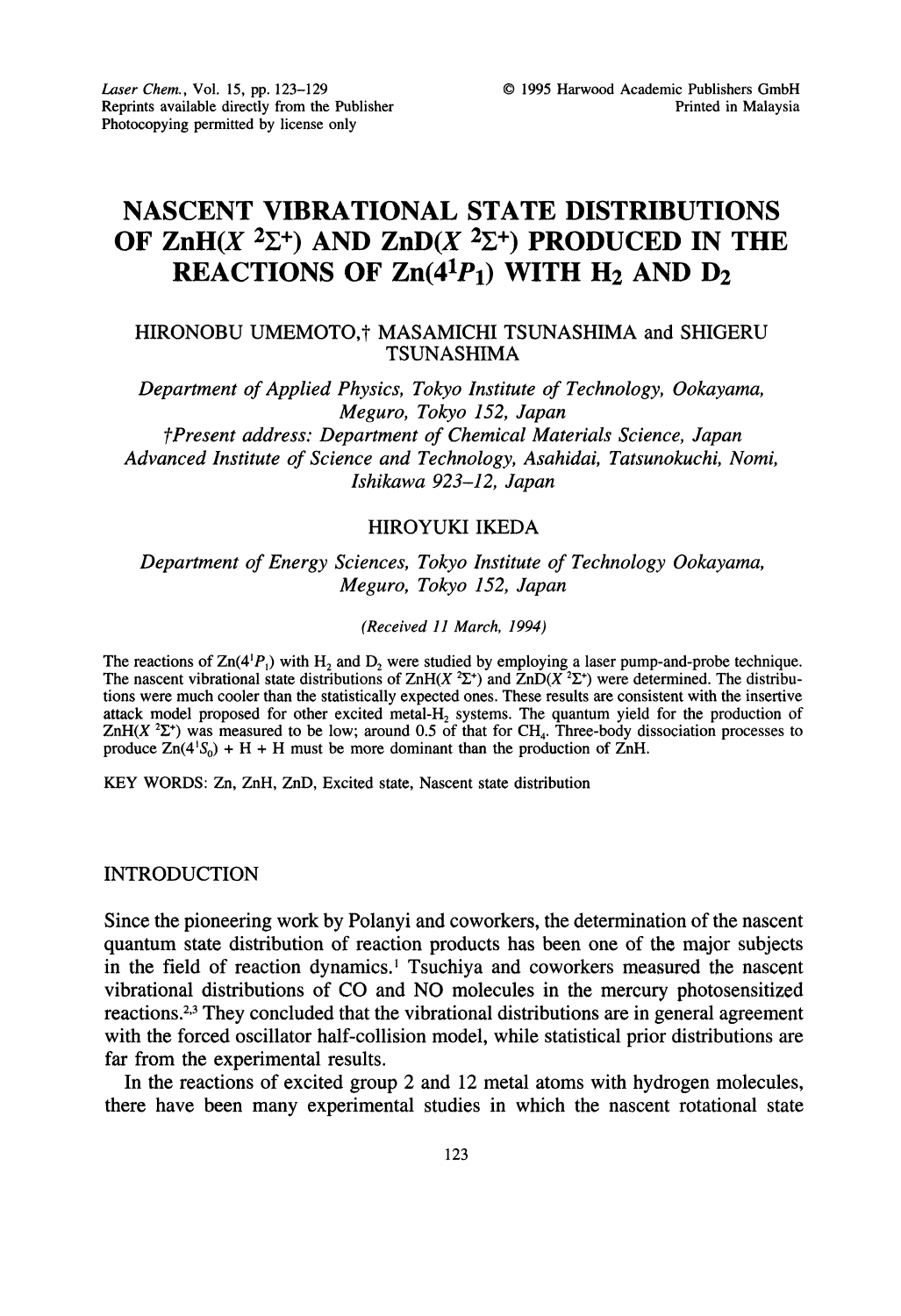distributions of the metal hydride molecules were determined, it has been shown that Cd(5<sup>3</sup>P<sub>1</sub>), Zn(4<sup>3</sup>P<sub>1</sub>), Mg(3<sup>1</sup>P<sub>1</sub>) and Hg(6<sup>3</sup>P<sub>1</sub>) atoms insert into the H–H bond to produce rotationally excited metal hydride molecules.<sup>4-8</sup> On the other hand, there have been less studies on the determination of the vibrational state distributions. In the quenching of  $Cd(5<sup>3</sup>P<sub>1</sub>)$  by H<sub>2</sub>, only vibrationally ground state CdH can be produced energetically. In the quenching of  $Zn(4<sup>3</sup>P<sub>1</sub>)$ , vibrational states only up to  $v'' = 2$  are possible. On the other hand, as for  $Zn(4|P_1)$ , vibrational levels up to the dissociation limit,  $v'' = 5$ , are energetically possible. In such a case, determination of the vibrational state distribution is informative.

In the quenching of excited Hg( $63P_1$ ), HgH molecules up to  $v'' = 2$  have been identified. Bras and coworkers measured both the rotational and vibrational state distributions of HgH(X <sup>2</sup> $\Sigma$ <sup>+</sup>) and HgD(X <sup>2</sup> $\Sigma$ <sup>+</sup>) produced in the reactions of Hg(6<sup>3</sup> $P_1$ ) and isotopic hydrogens.<sup>7,8</sup> They found that the vibrational population decreases monotonously with the increase in the vibrational energy. The production of HgH and HgD was first established by Callear and coworkers. They determined the quantum yields of HgH and HgD. $9-12$  Recently, Yi et al. have investigated the same system by monitoring H and D atoms.<sup>13</sup> The results obtained by Callear and coworkers were generally confirmed.

Recently, we have determined the nascent rotational and vibrational state distributions of  $\text{ZnH}(X^2\Sigma^+)$  produced in the reaction of  $\text{Zn}(4^1P_1)$  with H<sub>2</sub>O and alkane hydrocarbons.<sup>14,15</sup> The results for H<sub>2</sub>O suggest an abstraction mechanism of an H atom through <sup>a</sup> Zn-H-OH intermediate. On the other hand, it was suggested that the reactions with alkane hydrocarbons proceed with insertive long-lived intermediate complexes. In the present work, the nascent vibrational state distributions of  $ZnH(X)$ <sup>2</sup> $\sum$ <sup>+</sup>) and ZnD(X<sup>2</sup> $\sum$ <sup>+</sup>) produced in the following reactions:

$$
Zn(4^1P_1) + H_2 \to ZnH(X^2\Sigma^+) + H + 209 \text{ kJ mol}^{-1},
$$
  

$$
Zn(4^1P_1) + D_2 \to ZnD(X^2\Sigma^+) + D + 204 \text{ kJ mol}^{-1},
$$

were measured. The results were compared with those for other excited metal atoms as well as the statistical distributions.

## EXPERIMENTAL

A standard pump-and-probe technique was employed. Zn vapor in <sup>a</sup> heat pipe oven was excited to the  $4^1P_1$  state with an output of a dye laser, the wavelength of which was tuned to the  $Zn(4^1P_1 - 4^1S_0)$  resonance transition at 213.9 nm. The product ZnH(ZnD) was probed through laser-induced fluorescence by using another dye laser after a short time delay. The vibrational distribution was derived from the LIF spectra obtained under rotationally relaxed but vibrationally near nascent conditions.

The LIF spectra were typically recorded in the presence of 20 kPa of Ar and 260 Pa of  $H_2(D_2)$ . The pump-probe delay time was typically 100 ns. Under such conditions, ZnH(ZnD) molecules are rotationally relaxed, while vibrational relaxation is still minor. The absence of vibrational relaxation was checked by changing the gas pressures as well as the delay time. The total pressure was changed between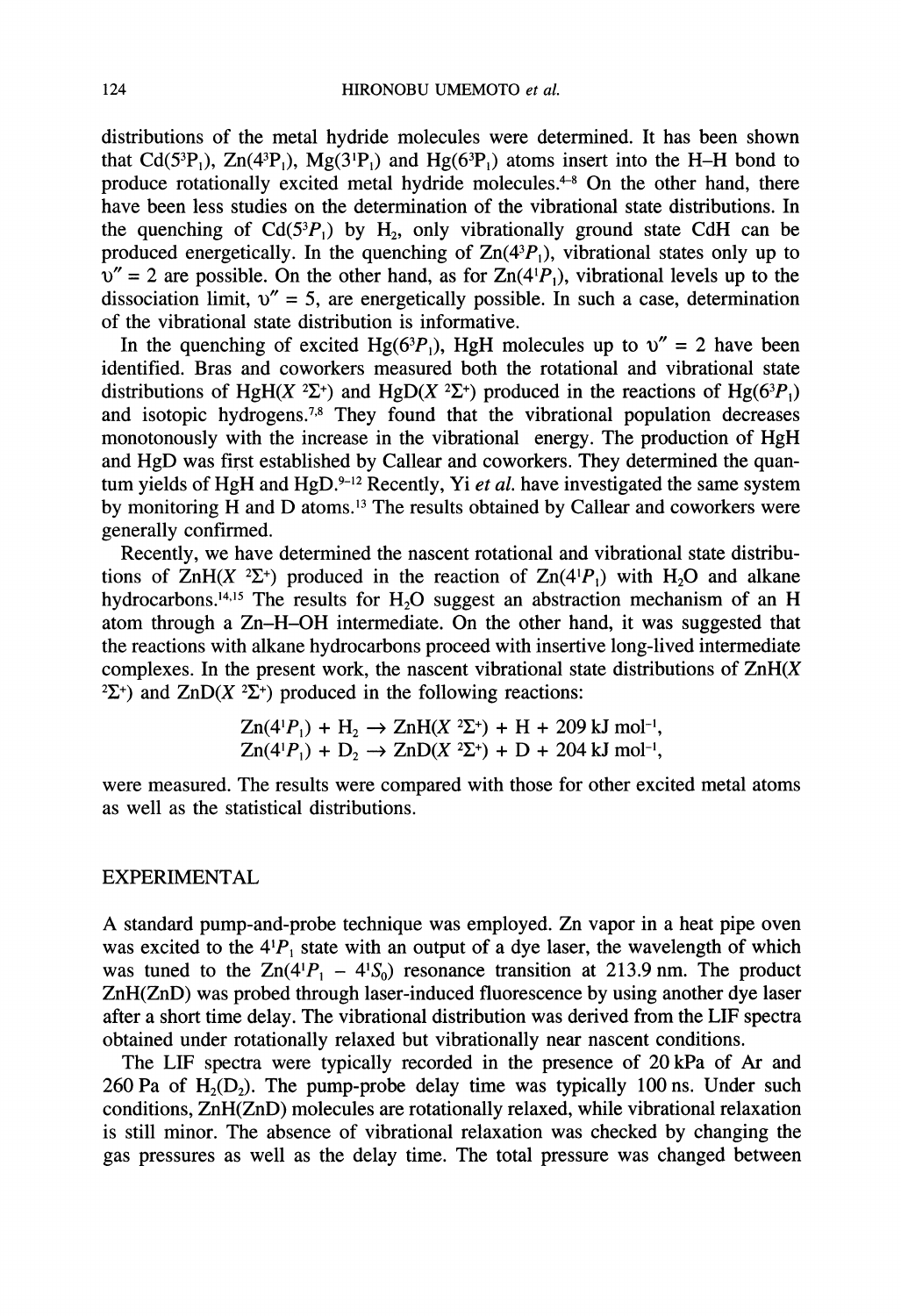20 kPa and 29 kPa, while the delay time was changed between 100 ns and 200 ns. No marked change was observed in the LIF spectra. The detection was achieved by using the  $\Delta v = -1$  sequence of the  $A^2\Pi \leftarrow X^2\Sigma^+$  transition for the  $v'' = 1$ , 2 and 3 vibrational levels and the  $\Delta v = 0$  sequence for  $v'' = 0$ . The scanning region was 430nm-462 nm for ZnH and <sup>431</sup> nm-453 nm for ZnD. A XeC1 laser (Lambda Physik, EMG50) pumped dye laser (Lambda Physik, FL2002) was used as a pump laser. A nitrogen laser (Laser Photonics, UV14) pumped dye laser (Laser Photonics, DL14) was used as a probe laser. The pump and probe laser beams were aligned collinearly. The LIF signals from the reaction system were collected at the right angle to the laser axis. A combination of convex lenses was used to focus the laser-

induced fluorescence onto a photomultiplier tube (Hamamatsu Photonics, R212UH). The resonance fluorescence from  $\text{Zn}(4^{\dagger}P_1)$  was removed by a cutoff filter (Toshiba UV37). The LIF signals were processed with a digital boxcar integrator (NF Circuit Design, BX-531/BP-10) and a computer (NEC, PC9801). The two lasers and the detection system were synchronized by using a common delay/pulse generator (Stanford Research Systems, DG535). The temperature of the reaction zone was measured to be 700 K.

Zn (Aldrich 99.9999%), H<sub>2</sub> (Showa Denko, 99.99%), D<sub>2</sub> (Showa Denko, isotopic purity 99.5%), Ar (Toyo Sanso, 99.9995%) and  $CH<sub>4</sub>$  (Nihon Sanso) were used without further purification.

# RESULTS

Figure <sup>1</sup> shows the rotationally relaxed but vibrationally unrelaxed LIF spectrum of ZnH(A <sup>2</sup>H, v'  $\leftarrow$  X <sup>2</sup> $\Sigma$ <sup>+</sup>, v'') obtained in the presence of H<sub>2</sub>. The observed bands are  $(0,0)$ ,  $(2,3)$ ,  $(1,2)$  and  $(0,1)$  bands. The  $(0,3)$  band of the B-X transition was also observed. Only the  ${}^{\circ}P_{12}$  branch is shown for the (0,0) band, while main branches are shown for other bands. The vibrational distribution of  $ZnH(X^2\Sigma^+)$  was determined by comparing the experimental spectrum with the simulated one. The simulation procedure was the same as that described previously.<sup>14</sup> The term values of  $ZnH(X)$  $^{2}\Sigma^{+}$ ) and ZnH(A <sup>2</sup>II) as well as ZnH(B <sup>2</sup> $\Sigma^{+}$ ) have been reported by Stenvinkel.<sup>16</sup> The Franck-Condon factors calculated by Nicholls were employed.<sup>17</sup> The Hönl-London factors were calculated in accordance with the equations presented by Earls.<sup>18</sup> As for the B-X transition, the Hönl-London factors can be evaluated by the equations in Ref. 19. The Franck-Condon factors for the B-X transition have been presented by Balfour *et al.*<sup>20</sup> The rotational distributions for all the vibrational levels could be reproduced by a Boltzmann distribution at 750 K. The vibrational distributions which give the best fit to the experimental results are listed in Table 1. The simulated spectrum obtained by assuming the above rotational and vibrational distributions is shown in Figure 2. The error limits in the relative vibrational populations are 10 or 20%. The error limits are larger for higher levels. Similar results were obtained for  $D_2$ . The term values as well as the Franck-Condon factors for the ZnD( $A-X$ ) transition have been presented by Balfour and Taylor.<sup>21</sup> The H/D isotope effect is not clear in the vibrational *state* distributions as well as in the vibrational *energy* dis-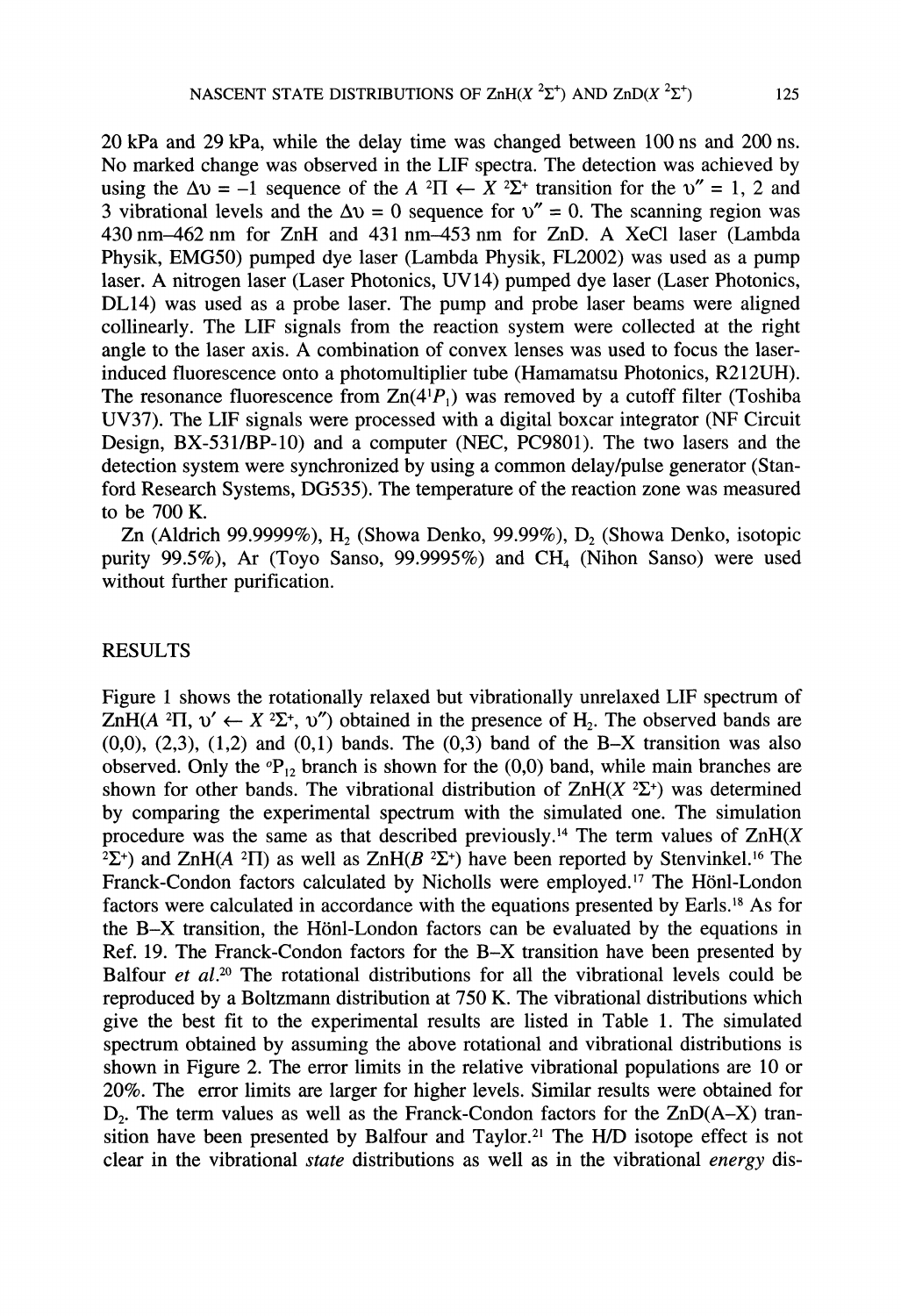

**Figure 1** LIF spectrum of ZnH(X  ${}^{2}\Sigma^{+}$ ) obtained in the presence of H<sub>2</sub>. The pump-probe delay time was 100 ns and the total pressure was 20 kPa.

tributions considering the present experimental uncertainties. The best-fit vibrational temperature for ZnH is calculated to be 4000 K, while that for ZnD is 3700 K. The prior and the phase-space distributions are also listed in Table 1.<sup>22</sup>

|     |              | $v'' = 0$ | $v'' = 1$ |        | $v'' = 2$ |                | $v'' = 3$ |
|-----|--------------|-----------|-----------|--------|-----------|----------------|-----------|
| ZnH | experimental | 1.0       | 0.6       | ٠<br>٠ | 0.5       |                | 0.2       |
|     | prior        | 1.00      | 0.80      | ٠<br>٠ | 0.63      | ٠              | 0.44      |
|     | phase-space  | 1.00      | 0.85      | ٠      | 0.71      | $\ddot{\cdot}$ | 0.53      |
| ZnD | experimental | 1.0       | 0.6       | ٠<br>٠ | 0.4       | ٠              | 0.3       |
|     | prior        | 1.00      | 0.86      | ٠      | 0.73      | ٠              | 0.58      |
|     | phase-space  | 1.00      | 0.90      | ٠      | 0.80      | ٠              | 0.67      |

**Table 1** Vibrational state distributions of ZnH(X  ${}^{2}\Sigma^{+}$ ) and ZnD(X  ${}^{2}\Sigma^{+}$ ) produced in the reactions of  $\text{Zn}(4^1P_1)$  with  $H_2$  and  $D_2$ 

The relative quantum yield for the production of ZnH was determined by measuring the LIF signal intensities of the  ${}^{\circ}P_2$  branch of the (0,0) band after the rotational relaxation as well as the production of ZnH was accomplished. The procedure was similar to that employed in our previous work on  $H_2O^{14}CH_4$  was used as a standard. The partial pressures of  $H_2$  and  $CH_4$  were adjusted so that the temporal profiles of the resonance fluorescence from  $\text{Zn}(4^1P_1)$  were the same. It can be shown that the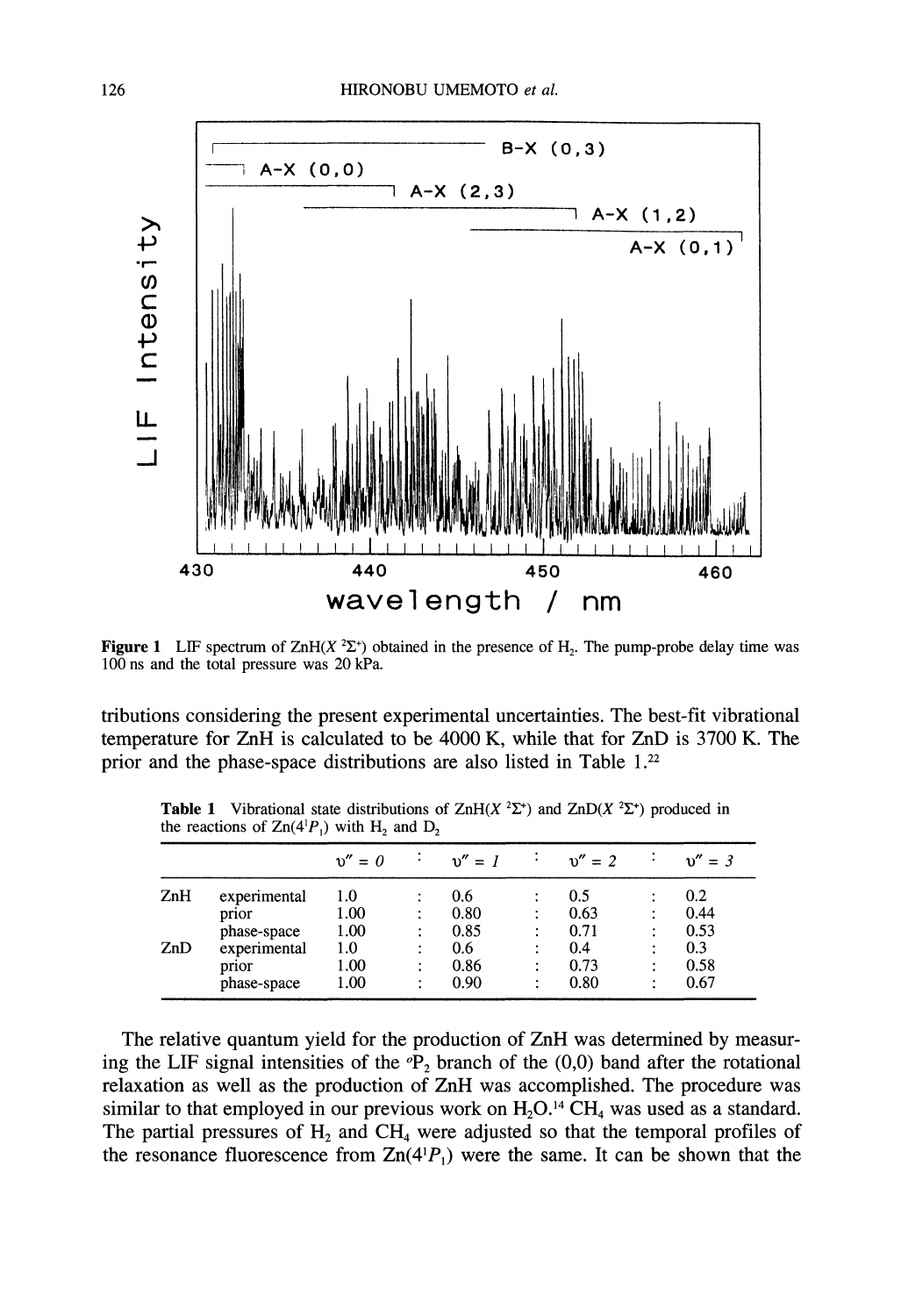

**Figure 2** Best-fit simulated spectrum of ZnH(X  ${}^{2}\Sigma^{+}$ ). The vibrational populations are assumed to be  $100v'' = 0$ :  $6(v'' = 1)$ :  $5(v'' = 2)$ :  $2(v'' = 3)$ .

relative yield is given by the ratio of the LIF intensities. Although the decay profile of the fluorescence was not exactly exponential because of radiation imprisonment, this non-exponentiality cancels by measuring the relative LIF intensities under the above conditions. The yield for  $H_2$  relative to that for  $CH_4$  was determined to be  $0.50 \pm 0.05$ .

From the vibrational distribution obtained above, the ratio of the vibrational energy of ZnH to the total available energy,  $f_v$ , was calculated to be 0.07 when we ignore the population over  $v'' = 4$ . If we extrapolate the distribution over  $v'' = 4$  by using the vibrational temperature for  $v'' \leq 3$  levels,  $f_v$  becomes 0.08. The value of  $f_v$  for ZnD was calculated to be 0.06 when the population over the  $v'' = 4$  levels were ignored. If we include the population of the  $v'' = 4$  and  $v'' = 5$  levels by extrapolation,  $f<sub>V</sub>$  becomes 0.08 and the apparent isotope effect disappears.

Although the information on the rotational distributions of ZnH and ZnD are not available yet, it is possible to estimate the upper limit of the rotational fraction,  $f_R$ . This can be obtained by assuming that the rotational population increases in proportion to its degeneracy. The upper limits of  $f_R$  for ZnH and ZnD are 0.15 and 0.16, respectively. In this estimation, only the rotational levels below the dissociation limits were taken into account. Then, it can be concluded that more than 75% of the available energy is partitioned into the translational energy, almost into that of H or D atoms.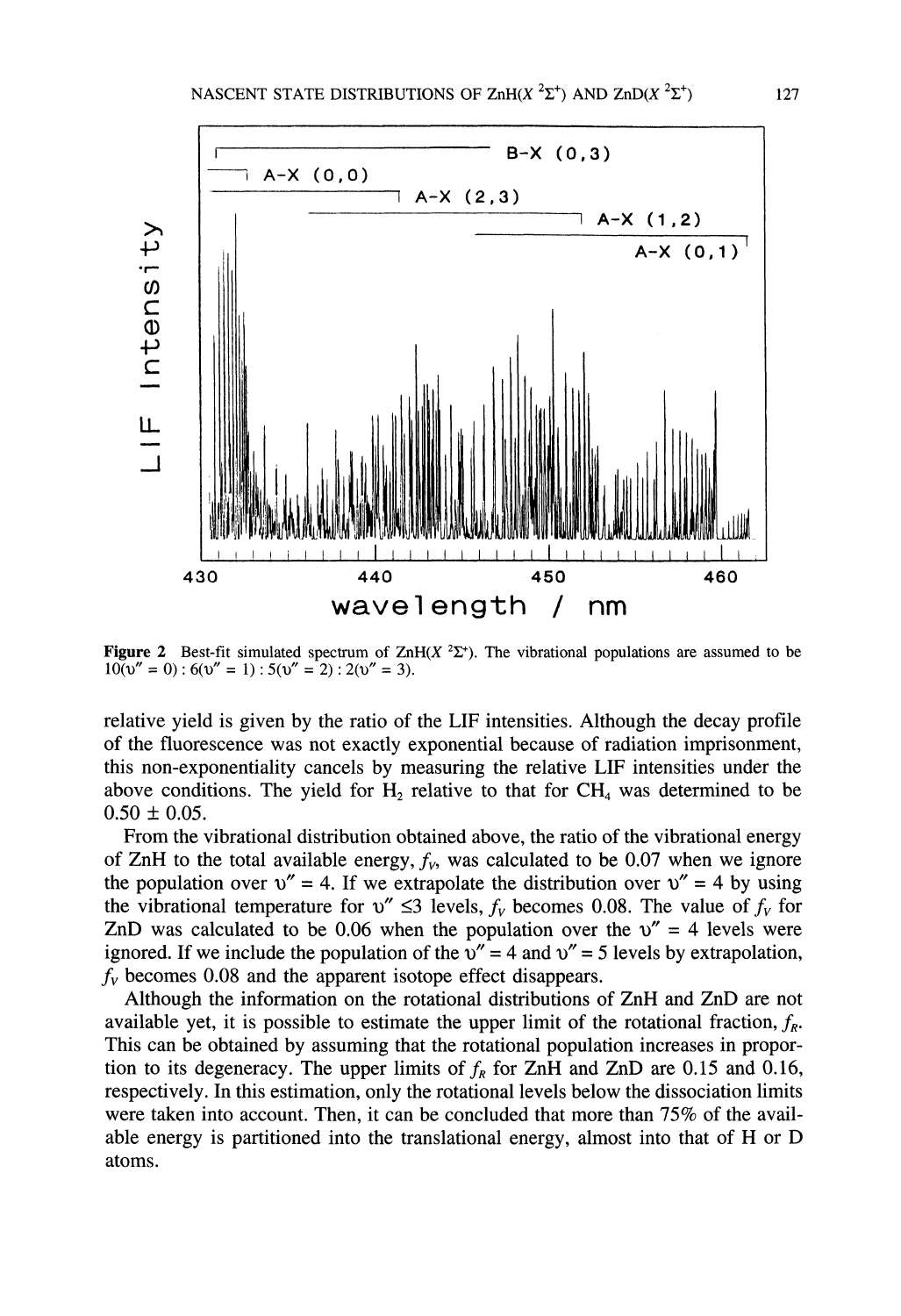Finally, it should be noted that the population of  $\text{ZnH}(\text{ZnD})$  via  $\text{Zn}(4^3P)$  can be ignored. This is because the efficiency for the intersystem crossing by  $H_2$  is extremely  $low.<sup>23</sup>$ 

### DISCUSSION

Table <sup>1</sup> gives the results of the prior and the phase-space calculations. In this calculation, only the populations of the rotational levels below the dissociation limits were summed. The available energy was set equal to the sum of the exothermicity and the thermal energy, (5/2)RT. The agreement between the experimental distributions and the statistical ones is poor. The lifetime of the intermediate complex must be too short to randomize the available energy. This is consistent with the results for the quenching of  $Zn(4^1P_1)$  by CH<sub>4</sub>. The rotational distribution of ZnH produced from  $CH<sub>4</sub>$  is also much hotter than the statistical one.<sup>15</sup>

The small partitioning of the available energy into the vibrational mode excludes the possibility of the collinear heavy-light-light geometry for the intermediate. In other words, the side-on attack of the H-H bond by  $Zn(4<sup>1</sup>P<sub>1</sub>)$  is indicated. This conclusion is consistent with the results of other excited metal– $H_2$  systems.<sup>4-8</sup> It has been discussed that the production of group 2 and 12 metal hydrides, M-H, from these metal atoms in excited states and hydrogen molecules proceeds via bent insertive H-M-H intermediates; via  ${}^{1}B_{2}$  or  ${}^{3}B_{2}$  state in  $C_{2V}$  symmetry and the  ${}^{1}A'$  or  ${}^{3}A'$ state in  $C_s$  symmetry. The rotational excitation of M-H results from an angular dependence of the interaction potential at the exit channel. Monotonous decrease in the vibrational population has also been observed in the quenching of  $Zn(4^{3}P_{1})$ ,  $Hg(6^3P_1)$  and  $Mg(3^1P_1)$ .<sup>5,8,24</sup>

The quantum yield of ZnH for  $H_2$  is much smaller than that for CH<sub>4</sub>. In the  $Zn(4|P_1) + CH_4$  system, the absolute quantum yield for the production of ZnH must be less than unity. This is because three-body dissociation to produce  $Zn + H + CH_3$ is energetically possible and the rotational distribution seems to extend over the rotational dissociation limit of ZnH,  $N = 34$ .<sup>15</sup> The rotational distribution could be expressed by a Boltzmann distribution around  $10<sup>4</sup>$  K. By extrapolating this distribution and assuming that the rotational levels over the dissociation limit predissociate, it is possible to estimate the ratio of the two-body and three-body dissociation processes to be 7 : 3. Then, the absolute yield for the production of  $ZnH$  for  $CH_4$  is less than 0.7. The absolute yield for  $H_2$ , therefore, must be less than 0.35. In order to explain this small yield, it is necessary to assume that three-body dissociation processes to produce  $Zn + H + H$  is dominant. One of the most plausible processes is the rotational predissociation of ZnH. Similar processes have been postulated in the quenching of  $Zn(4^1P_1)$  by H<sub>2</sub>O as well as that of Hg( $6^3P_1$ ) by H<sub>2</sub>.<sup>14,25</sup> Direct production of H<sub>2</sub>( ${}^{3}\Sigma_{u}^{+}$ ) must be minor since this process is spin-forbidden and non-Franck-Condon. The presence of rotational predissociation processes again indicates that the intermediate is non-linear.